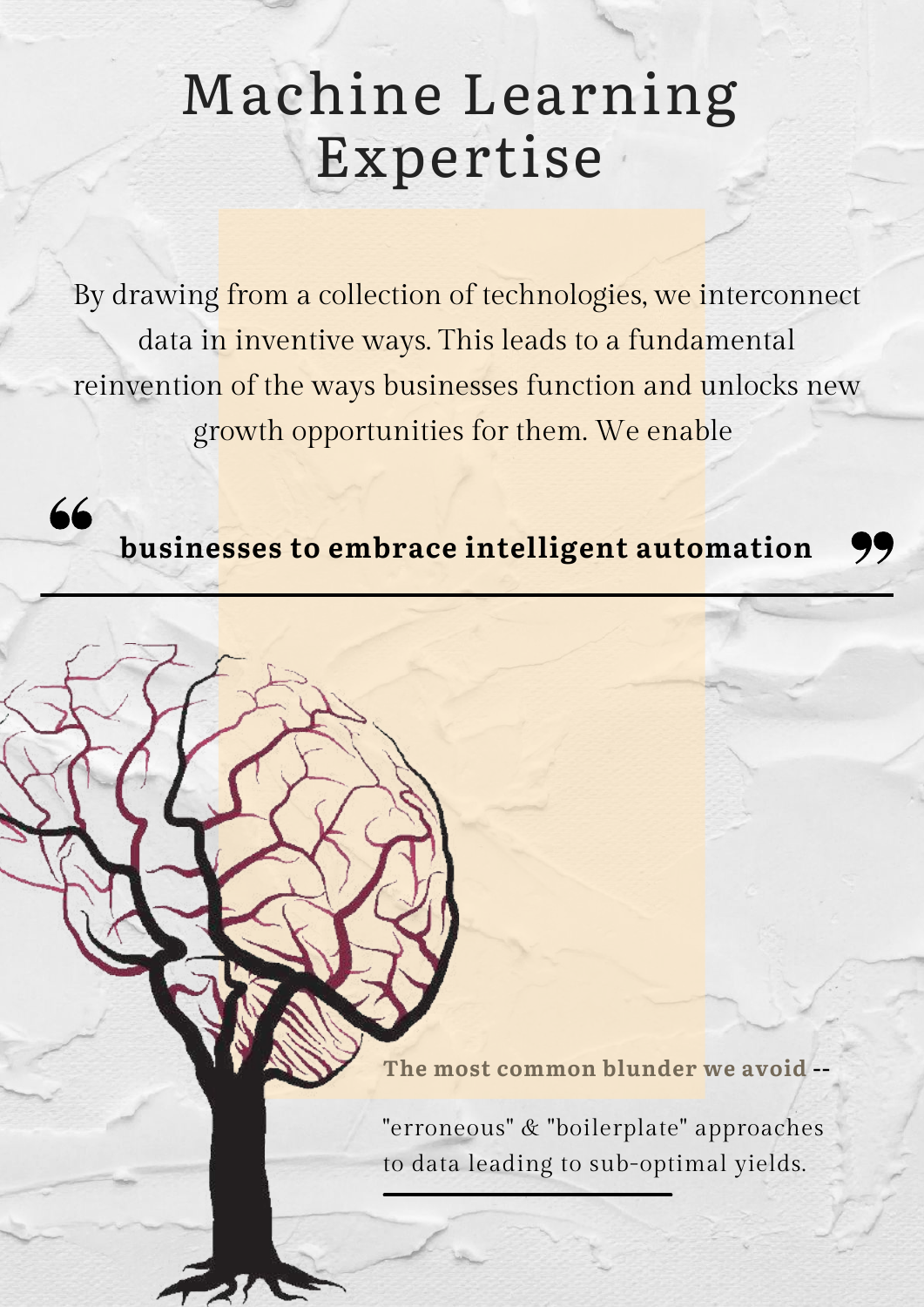#### **-- The CRUX**

You need sophisticated algorithms to identify and decipher the value that remains concealed beneath large volumes of disparate data. A precursor to that is the grind that goes into comprehending the task at hand.

### **We build solutions using --**

- natural language processing
- computer vision
- robotic process automation
- predictive analytics
- · cognitive insights
- sensor data analysis
- auto speech recognition
- cognitive automation
- · virtual agents



**-- methodology--**

Analysis of Business Need



Visualization



Hypothesis Analysis





Solution Integration Finalization of ML Model Algorithm Design